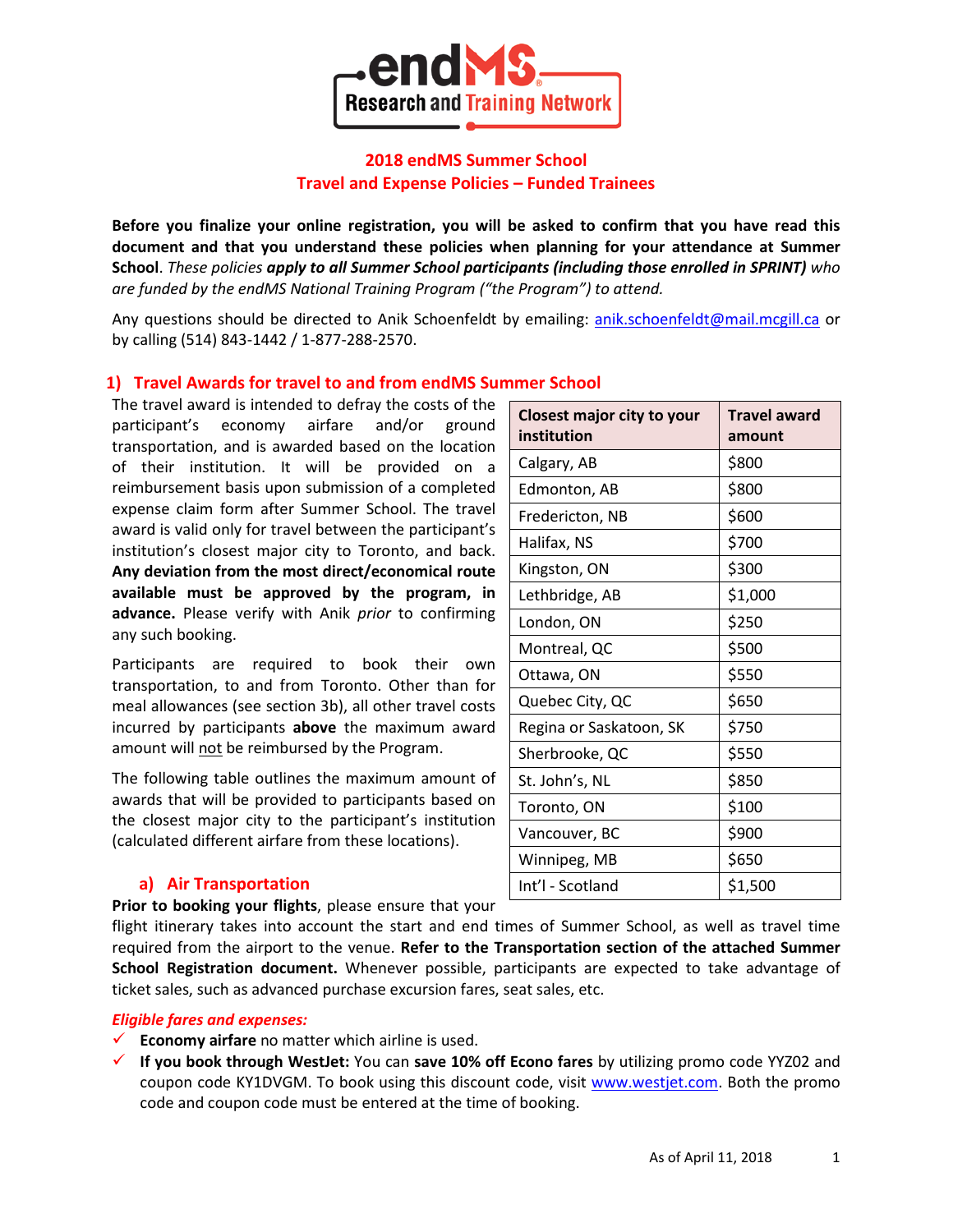

- **If you book through Porter Airlines:** Porter is offering a **10% discount** on available base fares (with the exception of the lowest class fare during a public seat sale) for travel to and from the Summer School, using the promo code ENDMS18.Visit [www.flyporter.com](https://flyporter.com/Flight?culture=en-CA&promocode=ENDMS7) to avail this discount.
- $\checkmark$  The first checked baggage fee is an eligible expense. However, oversized baggage fees are not eligible.
- $\checkmark$  Seat selection fees are eligible for reimbursement.

### *Non-eligible expenses:*

- **\*** Business class travel will not be reimbursed.
- Costs associated with changes to air travel arrangements, including airline change fees and differences in airfare associated with the new booking, are not eligible for reimbursement. All participants will be expected to be in  $\frac{1}{2}$

### **Tips for staying "on budget":**

- Save on airfare by subscribing to email alerts from airlines or search engines.
- Don't wait until the last minute to book your flights; fares tend to increase closer to the departure date.
- Share a taxi with other participants to and from the airport.
- attendance for the entirety of the Summer School program and to plan their flights accordingly in terms of estimating the time to travel to airport, waiting times, etc.
- Other than meals (which are outlined below in item #3 Meal Allowances), any air travel-related expenses (e.g. for onboard earphones, extra/oversized luggage) are n**o**t eligible for reimbursement.
- **\*** Fees related to booking air travel through a travel agent will not be reimbursed.
- Additional airfare for stopovers and other costs that are not related to the endMS Summer School, or do not result in cost savings to the Program, will not be reimbursed.

# **b) Ground Transportation**

- *Public Transportation:* We encourage, wherever possible, the use of Toronto's public transport system.
	- **From Toronto Pearson:** The Toronto Transit Commission ("TTC") offers an *Airport Rocket* express bus route that will bring you from Toronto Pearson to the subway system; for more information, please visit [http://www.ttc.ca.](http://www.ttc.ca/) Additionally, the Union Pearson Express Train also operates from Toronto Pearson, allowing you to arrive downtown in 25 minutes. For more information, please visit [https://www.upexpress.com/.](https://www.upexpress.com/)

**From Billy Bishop Airport:** Billy Bishop Airport offers a free regular shuttle service from the airport to the downtown core in 15 minutes. From there, it is possible to take the subway from Union Station. For more information, please visit:

[https://www.portstoronto.com/airport/passenger-information/to-from/airport-shuttle.aspx.](https://www.portstoronto.com/airport/passenger-information/to-from/airport-shuttle.aspx)

*Taxi/Uber:* Taxi and Uber fares, plus reasonable gratuity, are a reimbursable expense. However, other less expensive forms of transportation should first be considered (e.g. airport/hotel shuttle services, public transportation etc).

*Personal Vehicle:* Use of a personal vehicle can be reimbursed as mileage, at a rate of 57 cents per kilometer, up to a maximum claim of \$200 per return trip. Mileage rate reimburses the cost of fuel and wear and tear on the personal vehicle. Additional fuel charges are not reimbursable when mileage rate is used.

*Automobile Rental:* Automobile rentals, where necessary or cost-justifiable, are a reimbursable expense. Rented automobiles should be non-luxury and of standard, compact or sub-compact size. The insurance cost of rented vehicles is also a reimbursable expense.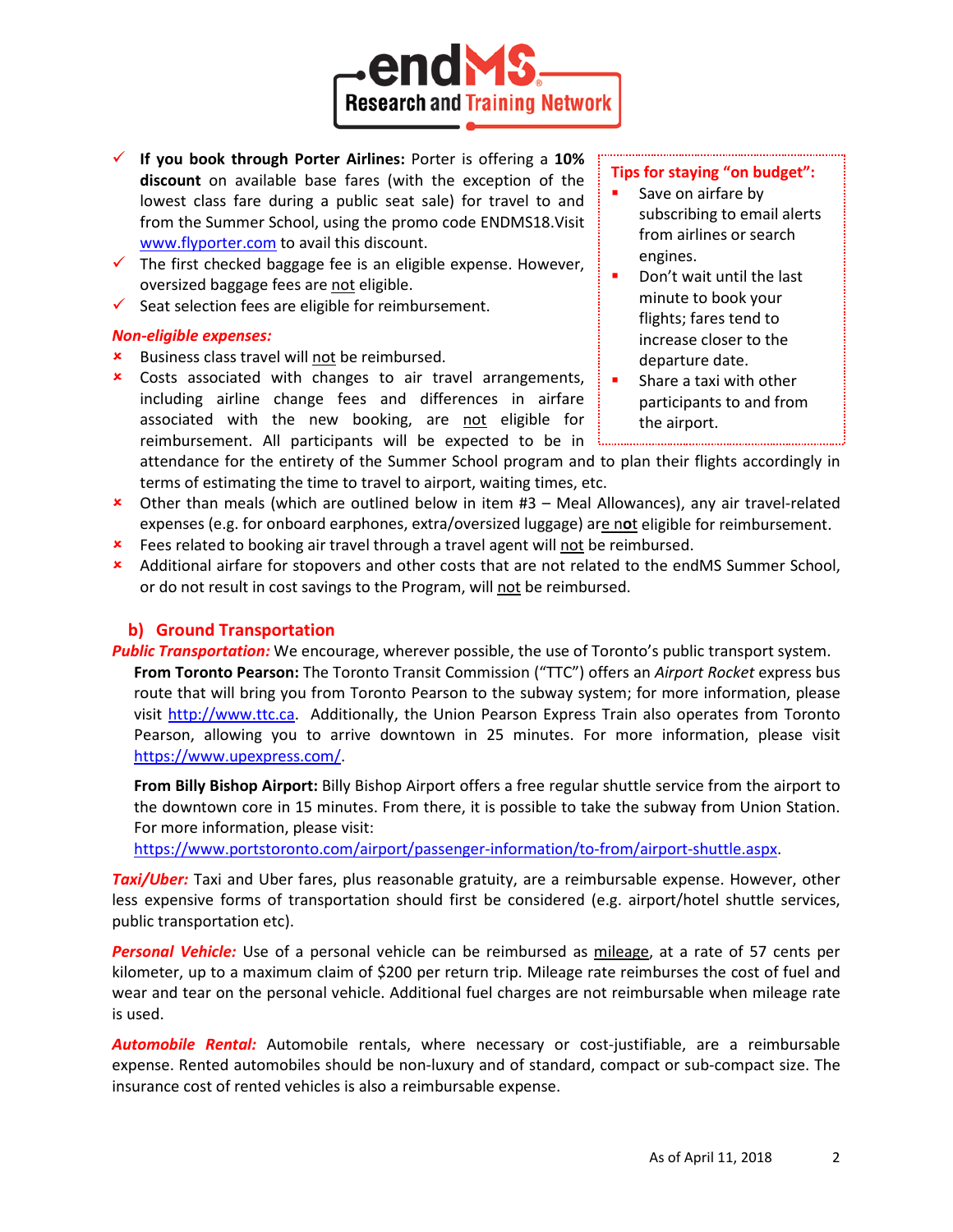

*Ground Transportation in lieu of Air Travel:* Participants may claim train, bus, automobile rental instead of airfare for travelling to Toronto, up to the travel award maximum.

*Ground Transportation for local participants:* Participants from the Toronto area may claim ground transportation expenses incurred when travelling to and from endMS Summer School sessions and networking events.

*Parking:* Airport and public parking expenses are eligible for reimbursement. Original receipts are to be submitted with the expense claim form.

## **2) Accommodation**

**Chelsea Hotel, Toronto,** 33 Gerrard St. W, Toronto ON, M5G 1Z4

**In order for the cost of rooms to be covered, they must be booked through the Program via Anik.** The Program will book and provide free accommodation (2 per room) at the Chelsea Hotel for all Summer School participants who reside outside of the Toronto region. By default, all participants will be booked to check in on Monday, June  $11<sup>th</sup>$  and to check out on Thursday, June  $14<sup>th</sup>$ . Each hotel room will have 2 double beds and one private bathroom. For more information, please visit the hotel's website at: [http://www.chelseatoronto.com/en/.](http://www.chelseatoronto.com/en/)

## **a) Extended Stays**

Any participant wishing to extend their stay beyond the duration of the Summer School will not be reimbursed, as this is considered to be a personal expense. The hotel has agreed to offer their special group rate of \$185/night, plus taxes and destination marketing program fees, to anyone wishing to extend their stay. Any fees for extended stays or personal charges will be your responsibility and are to be paid directly to the Chelsea Hotel.

## **b) Private Room**

Any participant requesting a private room, will be responsible for paying the hotel \$92.50/night plus taxes and destination marketing program fees – this covers 50% of the room rate.

## **c) Preferred Roommate**

During the online Summer School registration you will be provided with the opportunity to request a specific person to share accommodations with. We will do our best to accommodate these requests.

# **d) Hotel Charges**

The hotel may require a credit card upon check-in for guests wishing to charge any incidentals to their rooms. Participants are responsible for paying the hotel directly for any and all extra charges including any extra charges associated with a private room or an extended stay.

# **3) Meals**

## **a) Provided Meals**

**REMEMBER: Alcohol is not a reimbursable expense;** deduct all expenses for alcohol (including associated taxes and gratuities on this portion) when preparing your expense claim form.

**TIP:** Request a separate alcohol receipt, and pay for any alcoholic beverages separately.

The following meals will be provided for all participants at no charge during the Summer School:

- Dinner (Monday, June  $11^{th}$  and Wednesday, June  $13^{th}$ )
- **Breakfast (Tuesday, June 12<sup>th</sup> Thursday, June 14<sup>th</sup>)**
- Lunch and Breaks (Tuesday, June  $12^{th}$  Thursday, June  $14^{th}$ )

Tuesday, June  $12<sup>th</sup>$  is considered a free evening; please refer to section (3d) below for more information.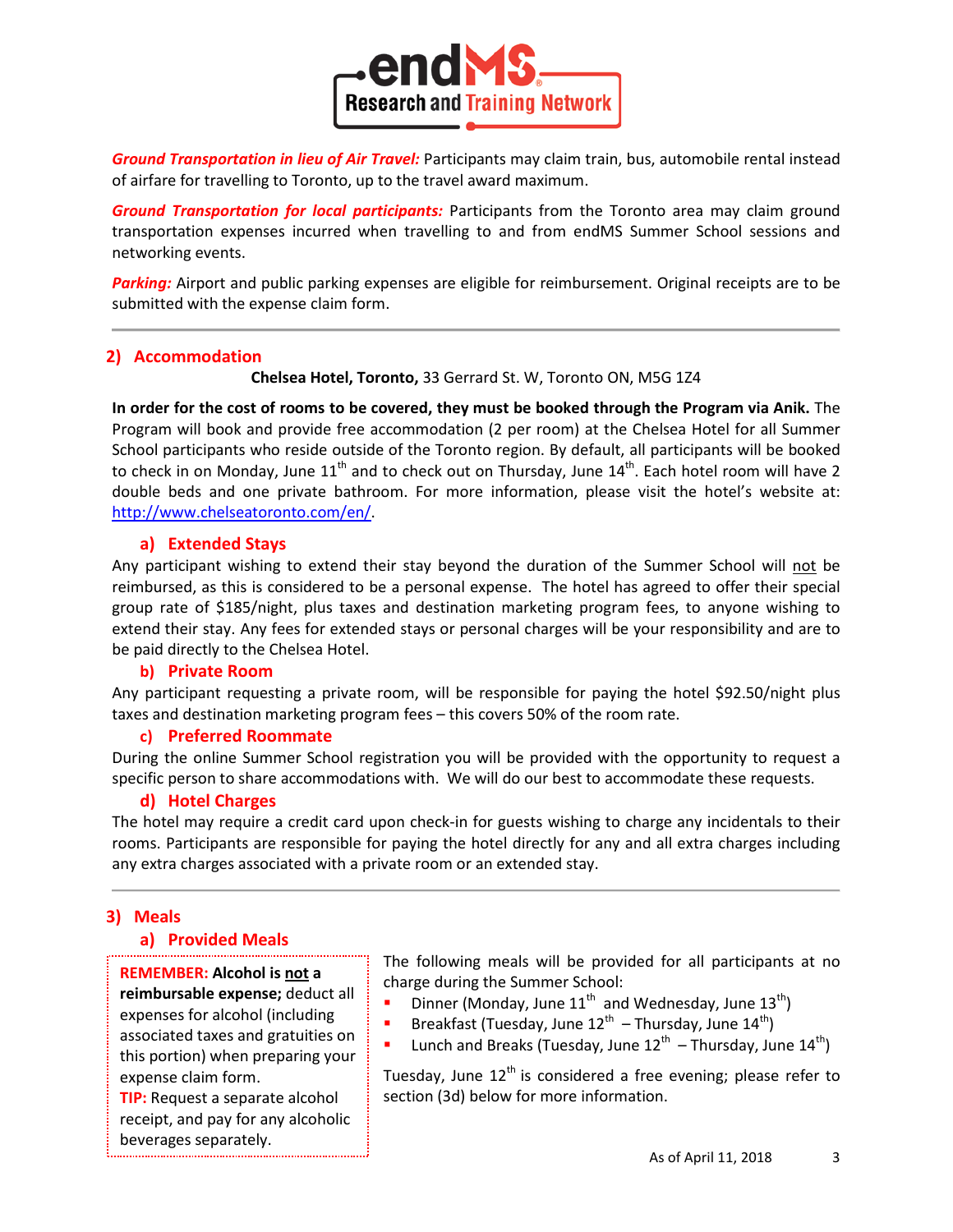

## **b) Meal Allowances**

Meal allowances are separate from, and in addition to, your travel award. Meals outside of those provided during the Summer School will be reimbursed up to a maximum of (including taxes and gratuities): **Breakfast: \$10.00 Lunch: \$16.00 Dinner: \$28.00**

#### **c) En route meals**

Participants are entitled to expense en route meals both to and from Toronto, up to a maximum of **\$16.00 each way** (including taxes and gratuities). This could include meals purchased at the airport, onboard flights or otherwise en route. Original, detailed receipts are required.

### **d) Free Evening – Tuesday, June 12th**

Dinner will not be provided during the evening of Tuesday, June  $12<sup>th</sup>$ . As such, the Program will reimburse for meal expenses up to **\$28.00** (including taxes and gratuities). The original detailed receipt is required.

#### **4) Required Documentation for the Expense Claim Form**

**\* Please refer to section (6) for a guide to completing the Expense Claim form.\***

### **a) Documentation for Air Travel**

Below is the list of required documents for air travel reimbursement:

- **Passenger Itinerary**
- **Original boarding passes for all flights**
- **Proof of payment (itemized receipt and copy of credit card statement)**

While the Program will reimburse any air travel booked through online travel agencies, the necessary itinerary/receipt is required. **Booking confirmation without breakdown of charges and proof of payment is not acceptable for reimbursement.**

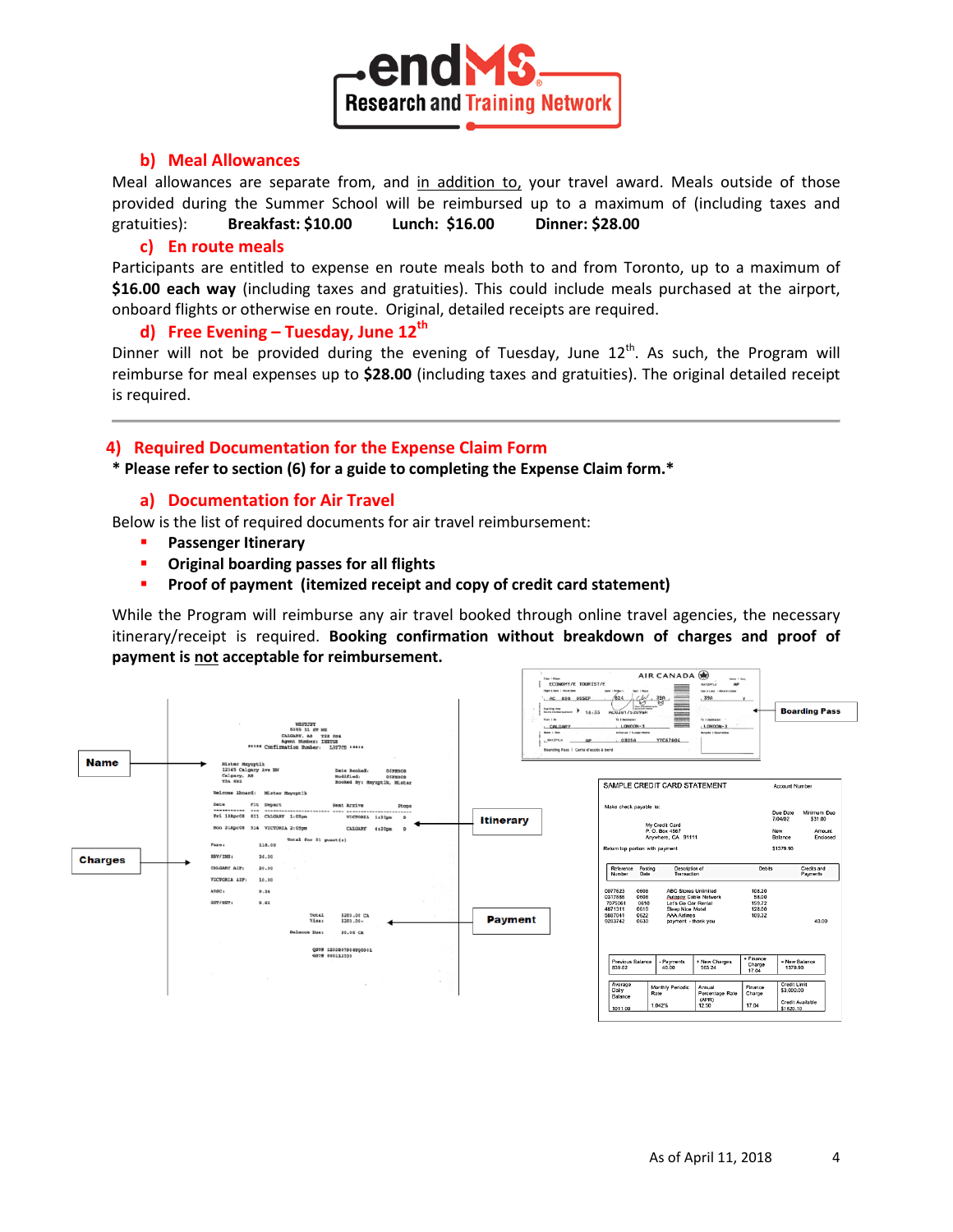



### **b) Documentation for Meals**

**Both the itemized receipt showing actual meal and beverage details AND the proof of payment must be submitted with the expense claim form.** Credit/debit card receipts are not acceptable by themselves (without the itemized receipts) as they do not provide the details of the expense. **If payment is by credit card, a copy of your credit card statement with expenses highlighted must also be included**.

Write your name and the names of the individuals whose meals are covered by that receipt on the back of the receipt. Gratuities (if any) should be included on the proof of payment. **Reminder: Alcohol is not a reimbursable expense;** please ask for a separate bill for alcohol or deduct all expenses for alcohol including associated taxes and gratuities, from your claim.

### **5) Withdrawal from the Program**

Any participant withdrawing from the Program after the registration deadline may be charged a penalty for any costs that have been incurred by the endMS National Training Program or Multiple Sclerosis Society of Canada on their behalf. In addition, the participant will not be reimbursed for any associated costs that they have already personally incurred.

#### **6) Completing the Expense Claim Form**

Anyone requesting a reimbursement for the **first time** through the endMS National Training Program **must complete and return a Direct Deposit Form**. This form can be mailed along with the expense reimbursement claim. The direct deposit and expense claim forms will be available closer to the date.

At the conclusion of Summer School, **participants must complete, sign and return the expense claim form, along with all original attachments**, **by Tuesday, July 17, 2018 to:**

> endMS National Training Program c/o Anik Schoenfeldt Research Institute of the McGill University Health Centre 1025 Pine Avenue West, Room P2.028 Montreal, QC H3A 1A1